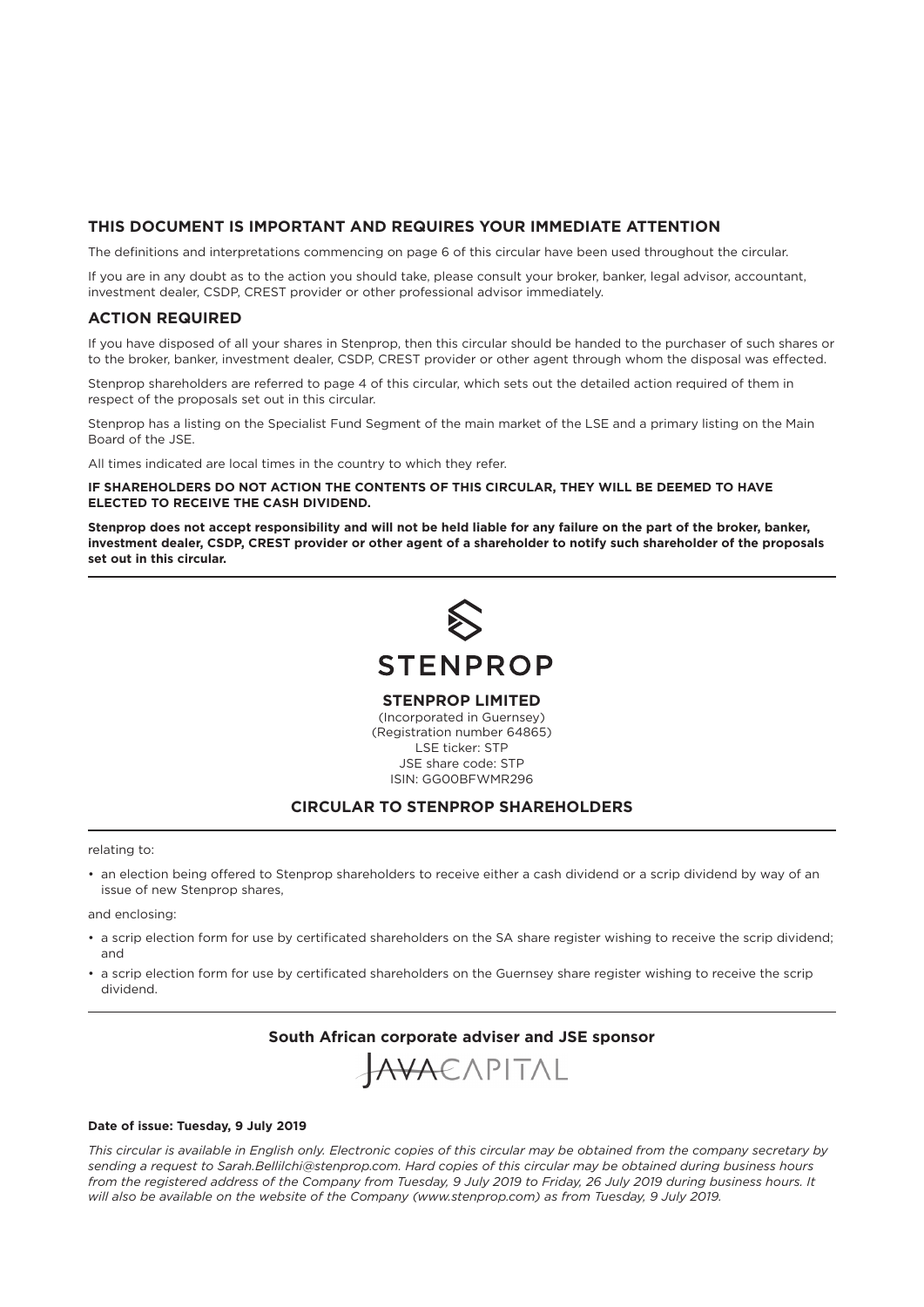## **Corporate Information**

## **Registered office of the Company**

Stenprop Limited (Registration number 64865) Kingsway House Havilland Street St. Peter Port Guernsey, GY1 2QE

## **Postal address of the Company**

180 Great Portland Street London, W1W 5QZ

### **Company secretary**

Sarah Bellilchi 180 Great Portland Street, London, W1W 5QZ

## **JSE sponsor**

Java Capital Trustees and Sponsors Proprietary Limited (Registration number 2006/005780/07) 6A Sandown Valley Crescent Sandown Sandton, 2196 (PO Box 522606, Saxonwold, 2132)

## **South African corporate advisor**

Java Capital Proprietary Limited (Registration number 2012/089864/07) 6A Sandown Valley Crescent Sandown Sandton, 2196 (PO Box 522606, Saxonwold, 2132)

## **SA transfer secretaries**

Computershare Investor Services Proprietary Limited (Registration number 2004/003647/07) Rosebank Towers, 15 Biermann Ave, Rosebank, 2196

*Correspondence address:* PO Box 61051 Marshalltown 2107 South Africa

## **Guernsey registrars**

Computershare Investor Services (Guernsey) Limited 1st Floor, Tudor House, Le Bordage, St Peter Port, Guernsey, GY1 1DB

*Correspondence address in the United Kingdom:* Computershare Investor Services PLC The Pavilions, Bridgwater Road Bristol, BS99 6ZZ United Kingdom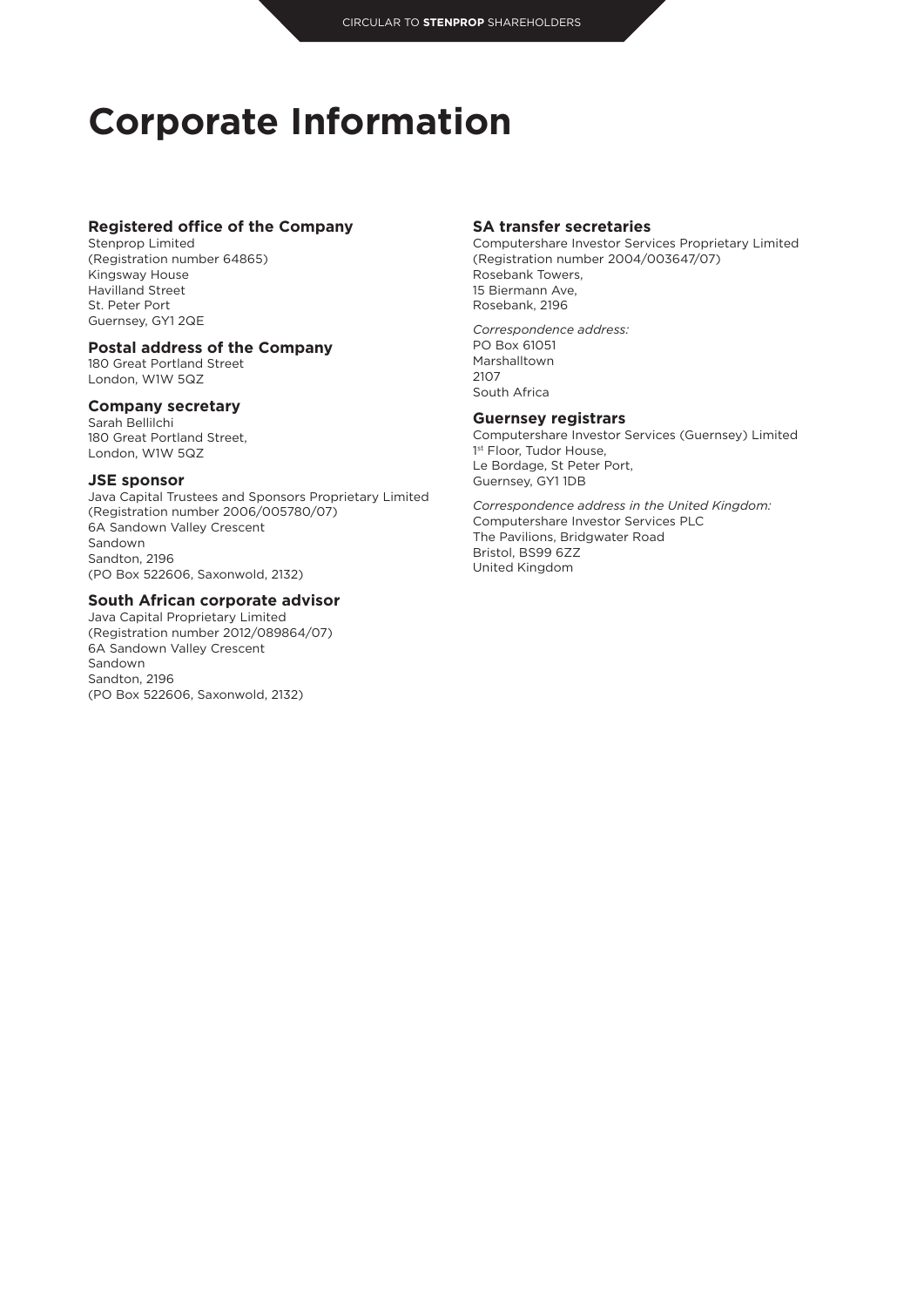## **Table of Contents**

| <b>Corporate information</b>                                                | IFC               |
|-----------------------------------------------------------------------------|-------------------|
| <b>Important dates and times</b>                                            | 2                 |
| Action required by shareholders                                             | $\overline{4}$    |
| <b>Definitions and interpretations</b>                                      | 6                 |
| <b>Circular to Stenprop shareholders</b>                                    |                   |
| 1. Introduction                                                             | 8                 |
| 2. Cash dividend                                                            | 8                 |
| 3. Scrip dividend                                                           | 8                 |
| 4. Rationale for the scrip dividend                                         | 9                 |
| 5. Share capital                                                            | 9                 |
| 6. Tax implications                                                         | 9                 |
| 7. Listing of new Stenprop shares                                           | $12 \overline{ }$ |
| 8. South African law and Guernsey law                                       | $12 \overline{ }$ |
| 9. Exchange control regulations (for shareholders on the SA share register) | 13                |
|                                                                             |                   |

Election form for certificated shareholders recorded on the SA share register Attached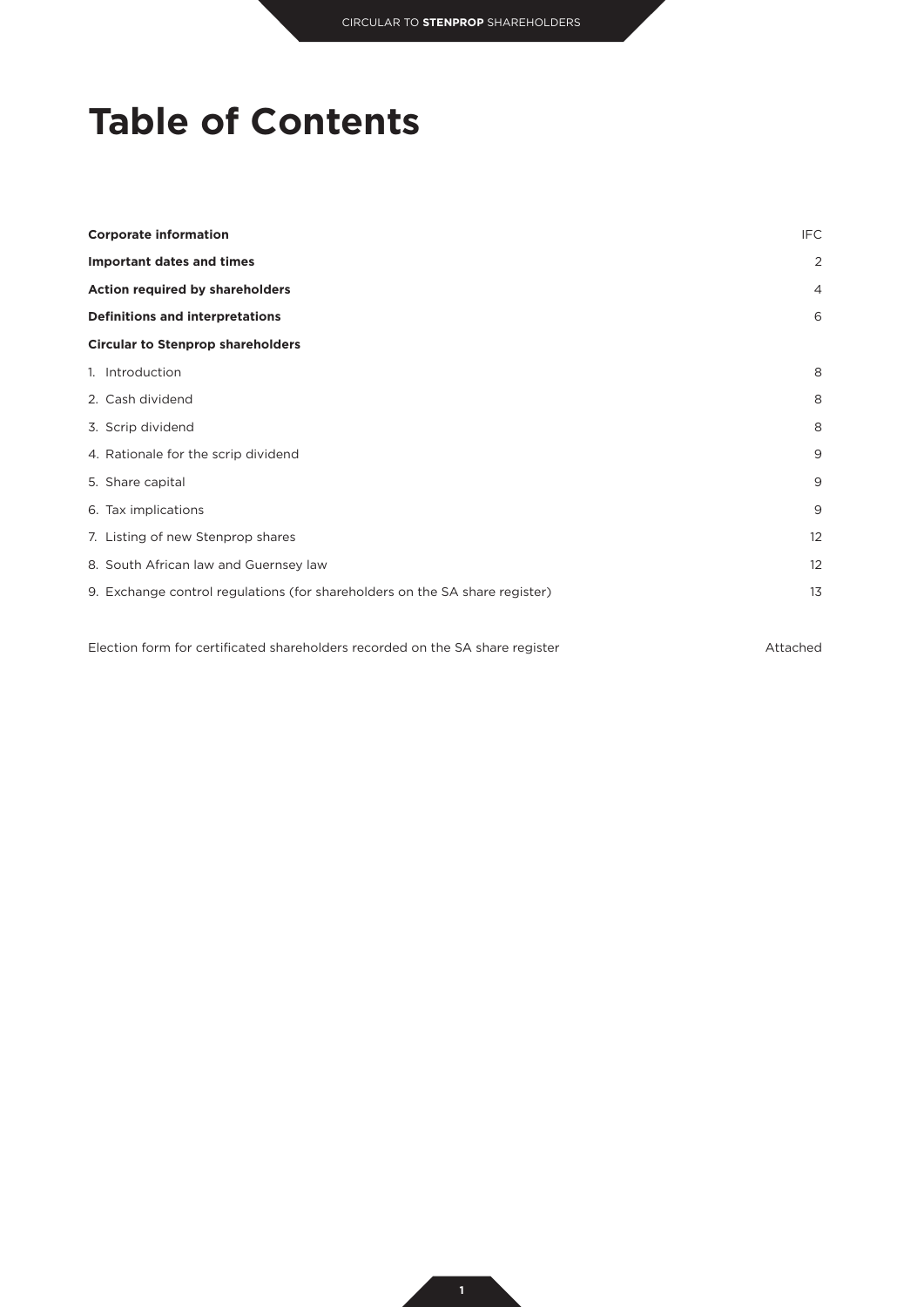## **Important Dates and Times**

The definitions and interpretations commencing on page 6 of this circular apply throughout this circular, including to this section (unless the context indicates a contrary intention).

### **FOR SHAREHOLDERS ON THE SA SHARE REGISTER**

|                                                                                                                                                                                                                                                                                                     | 2019               |
|-----------------------------------------------------------------------------------------------------------------------------------------------------------------------------------------------------------------------------------------------------------------------------------------------------|--------------------|
| Date on which shareholders must be recorded on the SA share register to receive this circular                                                                                                                                                                                                       | Friday, 28 June    |
| Posting of the circular and announcement on SENS (declaration announcement)                                                                                                                                                                                                                         | Tuesday, 9 July    |
| Announcement of scrip dividend reference price, Sterling to Rand conversion rates, cash<br>payment applicable to fractional entitlement and whether the dividend will be paid as a PID,<br>a non-PID or a mixture of the two released on SENS (finalisation announcement) before 11:00<br>(SAST) on | Tuesday, 16 July   |
| Last day to trade on the JSE in order to be eligible for the cash dividend or alternatively the<br>scrip dividend                                                                                                                                                                                   | Tuesday, 23 July   |
| Shares commence trading ex the cash dividend or scrip dividend on the JSE                                                                                                                                                                                                                           | Wednesday, 24 July |
| Record date for shareholders recorded on the SA share register                                                                                                                                                                                                                                      | Friday, 26 July    |
| Last day to elect to receive the scrip dividend instead of the cash dividend. Forms of election<br>to reach the transfer secretaries by no later than 12:00 (SAST) on                                                                                                                               | Friday, 26 July    |
| Dispatch of share certificates, payment of cash dividend, CSDP/broker accounts credited/<br>updated                                                                                                                                                                                                 | Friday, 16 August  |
| Announcement on SENS of the amount of new Stenprop shares issued                                                                                                                                                                                                                                    | Friday, 16 August  |
| Listing and trading of new shares on the JSE commences                                                                                                                                                                                                                                              | Friday, 16 August  |

#### **Notes:**

- 1. All dates and times quoted above are local dates and times in South Africa. The above dates and times are subject to change. Any changes will be released on SENS.
- 2. Stenprop shareholders are referred to page 4 of this circular for information on the action required to be taken by them.
- 3. **Shareholders should note that new Stenprop shares should not be traded until the new Stenprop shares are issued or reflect in their accounts with their CSDP or broker on Friday, 16 August 2019.**
- 4. Share certificates may not be dematerialised or rematerialised between Wednesday, 24 July 2019 and Friday, 26 July 2019, both days inclusive.
- 5. No transfers of shares may take place between the registers in South Africa and Guernsey between Tuesday, 16 July 2019 and Friday, 26 July 2019, both days inclusive.
- 6. Shareholders on the SA share register who do not elect to receive a scrip dividend will receive a cash dividend in South African Rand, based on the exchange rate to be obtained by the Company on or before Monday, 15 July 2019. An announcement in this respect will be made on Tuesday, 16 July 2019.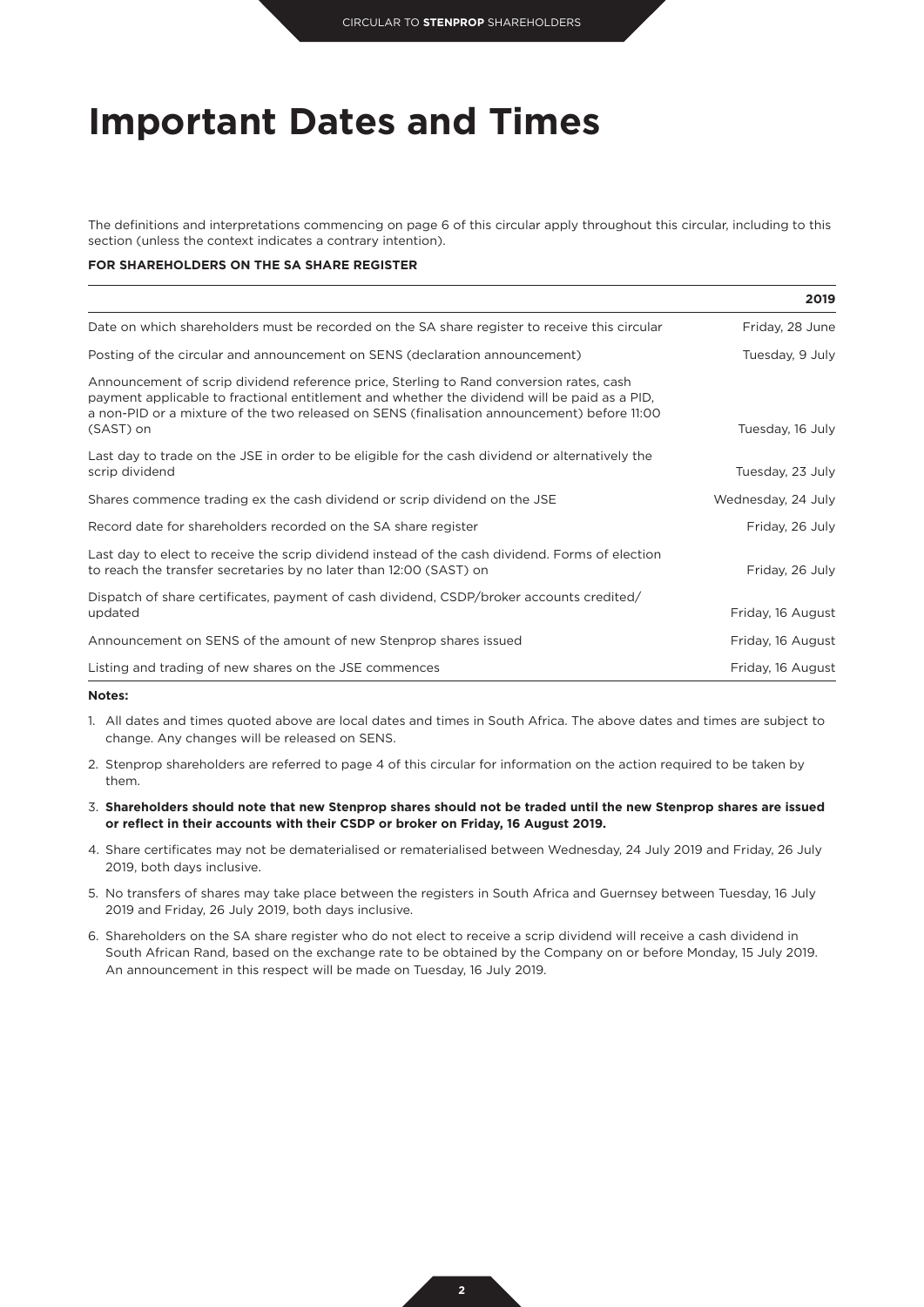#### **FOR SHAREHOLDERS ON THE GUERNSEY SHARE REGISTER**

|                                                                                                                                                                                                                                                                                                    | 2019               |
|----------------------------------------------------------------------------------------------------------------------------------------------------------------------------------------------------------------------------------------------------------------------------------------------------|--------------------|
| Date on which shareholders must be recorded on the Guernsey share register to receive this<br>circular                                                                                                                                                                                             | Friday, 28 June    |
| Posting of the circular and announcement on RNS (declaration announcement)                                                                                                                                                                                                                         | Tuesday, 9 July    |
| Announcement of scrip dividend reference price, Sterling to Rand conversion rates, cash<br>payment applicable to fractional entitlement and whether the dividend will be paid as a PID,<br>a non-PID or a mixture of the two released via RNS (finalisation announcement) before 10:00<br>(BST) on | Tuesday, 16 July   |
| Last day to trade on the LSE in order to be eligible for the cash dividend, or alternatively the<br>scrip dividend                                                                                                                                                                                 | Wednesday, 24 July |
| Shares commence trading ex the cash dividend or scrip dividend on the LSE                                                                                                                                                                                                                          | Thursday, 25 July  |
| Record date for shareholders recorded on the Guernsey share register                                                                                                                                                                                                                               | Friday, 26 July    |
| Closing date for receipt of completed election forms/Dividend Election Input Message via<br>CREST by no later than 5:00 pm (BST) on                                                                                                                                                                | Monday, 29 July    |
| Payment of cash dividend, CREST accounts credited/updated                                                                                                                                                                                                                                          | Friday, 16 August  |
| Announcement via RNS of the amount of new Stenprop shares issued                                                                                                                                                                                                                                   | Friday, 16 August  |
| Listing and trading of new shares on the LSE commences                                                                                                                                                                                                                                             | Friday, 16 August  |

## **Notes:**

- 1. Unless stated otherwise, all dates and times quoted above are local dates and times in Guernsey. The above dates and times are subject to change. Any changes will be announced via RNS.
- 2. Stenprop shareholders are referred to page 4 of this circular for information on the action required to be taken by them.
- 3. **Shareholders should note that new Stenprop shares should not be traded until the new Stenprop shares reflect in their CREST accounts on Friday, 16 August 2019.**
- 4. Share certificates may not be dematerialised or rematerialised between Wednesday, 24 July 2019 and Friday, 26 July 2019, both days inclusive.
- 5. No transfers of shares may take place between the registers in South Africa and Guernsey between Tuesday, 16 July 2019 and Friday, 26 July 2019, both days inclusive.
- 6. Shareholders on the Guernsey share register who do not elect to receive a scrip dividend will receive a cash dividend in Sterling on or about Friday, 16 August 2019.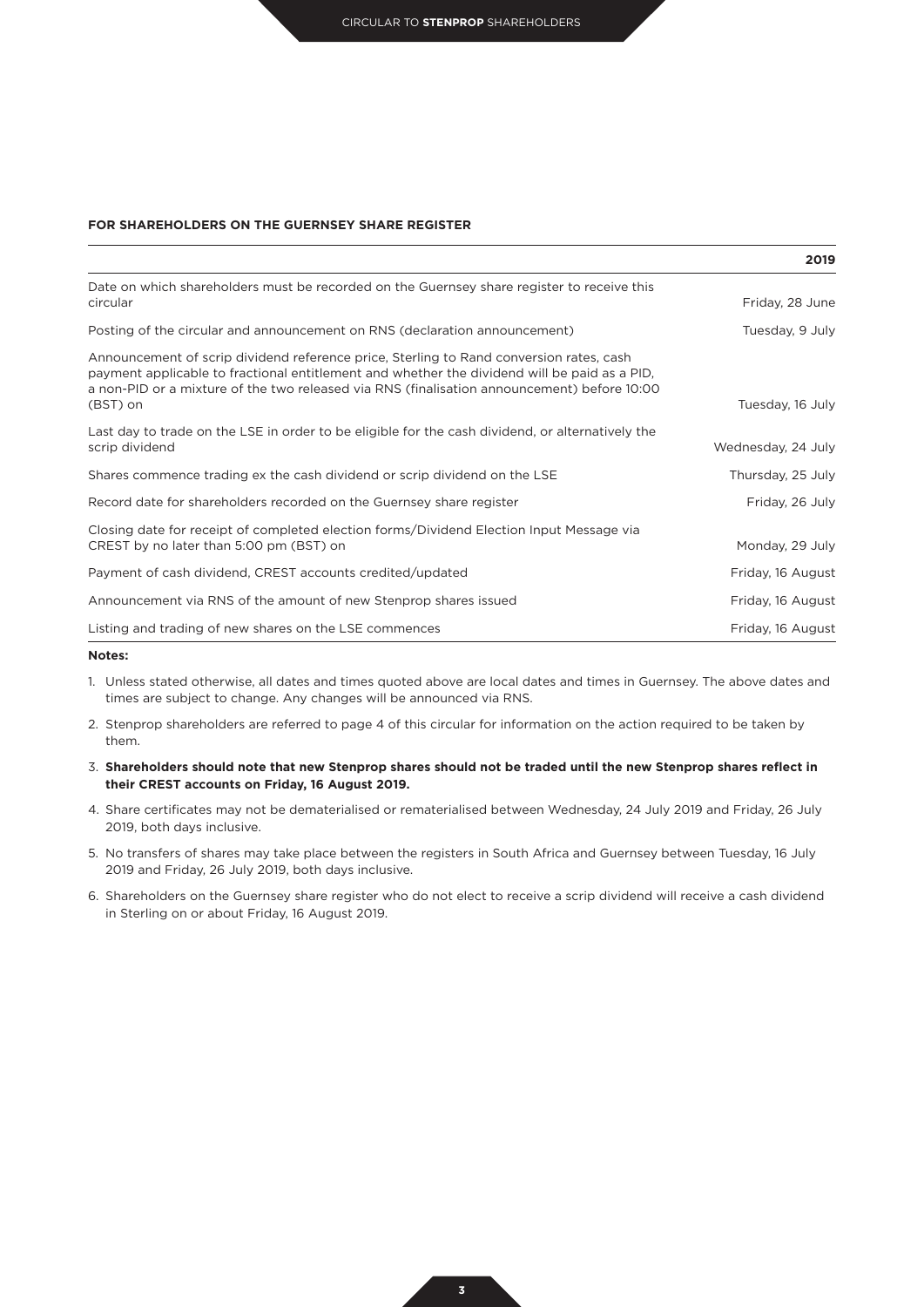## **Action Required by Shareholders**

The definitions and interpretations commencing on page 6 of this circular apply to this section.

The following information pertains to all of the Company's shareholders.

On Thursday, 6 June 2019 it was announced that the board had approved a final dividend of 3.375 pence per share in respect of the 6 months ended 31 March 2019 and that the board intended to offer shareholders a cash dividend or an election to receive a scrip dividend by way of an issue of new Stenprop shares (of the same class as existing shares) credited as fully paid up.

Should you wish to receive the cash dividend or should you take no action, regardless of being a certificated or dematerialised shareholder, you will, on Friday, 16 August 2019, receive the cash dividend. Shareholders who do not elect to receive the scrip dividend will, without any action on their part, be deemed to have chosen to receive the cash dividend. Dividend payments will be made in accordance with the payment instructions held.

Shareholders may elect the scrip dividend in respect of all or part of their Stenprop shares.

Instructions for completing each election form and relevant return address are given on each election form.

All times indicated below are local times in the country to which they refer.

If you elect to receive the scrip dividend, please note the following action is required to be taken by you:

## **SHAREHOLDERS RECORDED ON THE SA SHARE REGISTER**

#### **1. CERTIFICATED SHAREHOLDERS**

Certificated shareholders must complete the attached election form in accordance with the instructions contained in it and lodge it with the SA transfer secretaries, Computershare Investor Services Proprietary Limited, Rosebank Towers, 15 Biermann Ave, Rosebank, Johannesburg, 2196, to be received by them by no later than 12:00 noon (SAST) on Friday, 26 July 2019. Election forms received after this date and time will not be accepted.

Where applicable, share certificates will be dispatched to all certificated shareholders by registered post at the risk of such shareholders, on or about Friday, 16 August 2019 or in accordance with the instructions given to the SA transfer secretaries.

#### **2. DEMATERIALISED SHAREHOLDERS**

Dematerialised shareholders are required to notify their duly appointed CSDP, broker or custodian if they wish to receive the new Stenprop shares pursuant to the scrip dividend in the manner and the time stipulated in the agreement governing the relationship between such shareholders and their CSDP, broker or custodian, failing which they will receive the cash dividend on Friday, 16 August 2019.

Dematerialised shareholders' CSDP/broker accounts will be credited and updated on Friday, 16 August 2019 with the new Stenprop shares.

## **SHAREHOLDERS RECORDED ON THE GUERNSEY SHARE REGISTER**

#### **1. CERTIFICATED SHAREHOLDERS**

Certificated shareholders must complete the attached election form in accordance with the instructions contained in it and lodge it by post to Computershare Investor Services PLC, The Pavilions, Bridgwater Road, Bristol, BS99 6ZZ United Kingdom so as to arrive by no later than 5:00 pm (BST) on Monday, 29 July 2019. Election forms received after this date and time will not be accepted. If it has not been received by then, you will receive the full amount of your dividend entitlement in cash in Sterling.

### **2. DEMATERIALISED (CREST) SHAREHOLDERS**

Shareholders who hold their shares in CREST can only elect to receive dividends in the form of new Stenprop shares by use of the CREST Dividend Election Input Message.

A CREST Dividend Election Input Message must be received by **5:00 pm (BST) on Monday, 29 July 2019** in order to be effective.

Under the Uncertificated Securities Regulations 2009, if holdings of shares are held partly in certificated and partly in uncertificated form, the Company will treat such shareholdings as if they were separate shareholdings and a separate election form/CREST Dividend Election Input Message will need to be completed for each holding.

To the extent that a holding is wholly or partly in uncertificated form at the record date for the dividend, by submitting a CREST Dividend Election Input Message the relevant shareholder is deemed to authorise the Company to issue new Stenprop shares in uncertificated form in respect of that holding.

Mandates other than CREST Dividend Election Input Messages, including paper election forms, will not be accepted in respect of shares held through CREST and will be ignored.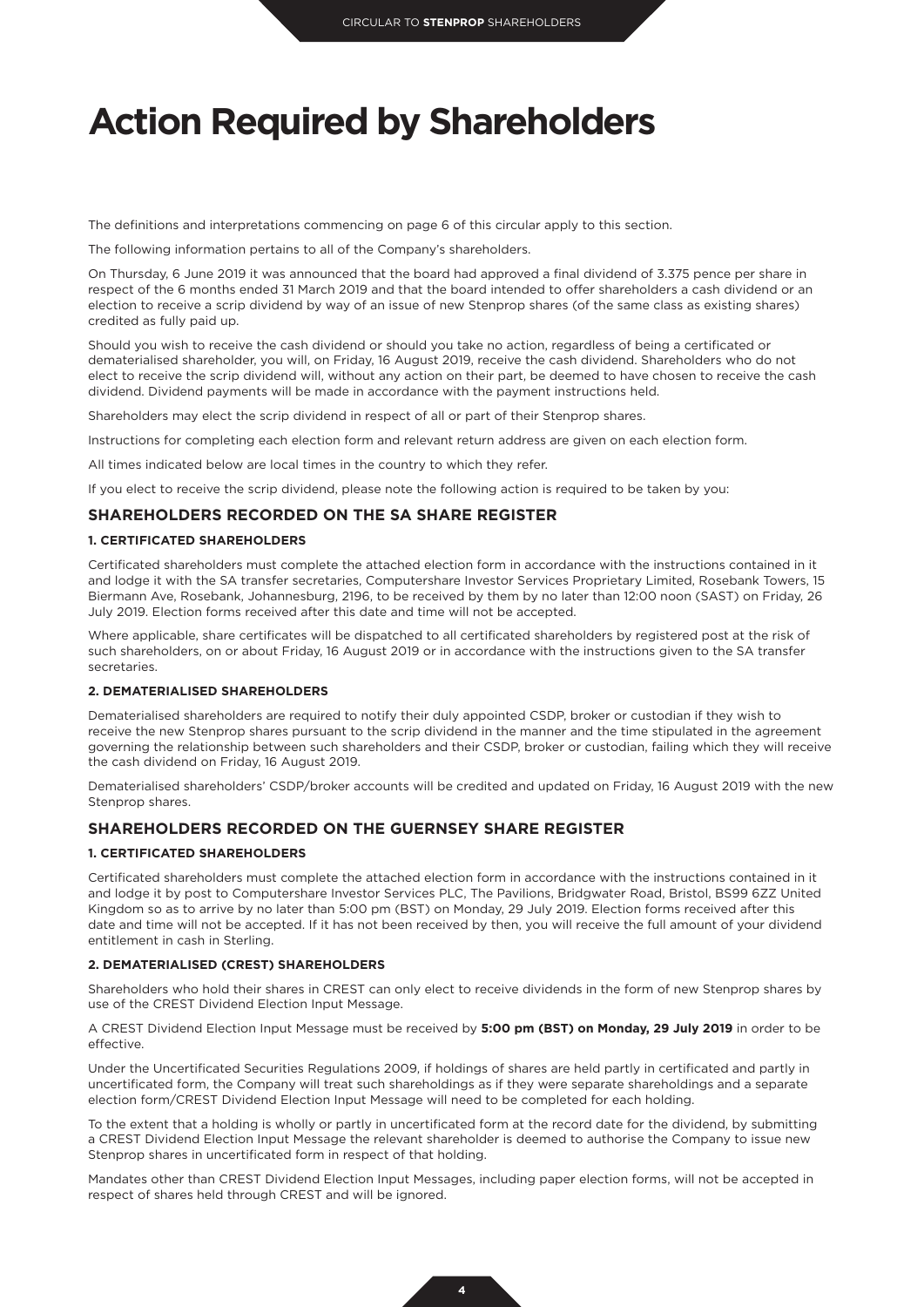The CREST Dividend Election Input Message must contain the number of shares relating to the election. If the number of elected shares is zero or left blank, the election will be rejected. If the number is greater than the shares held by the relevant shareholder through CREST at the relevant record date, the election will be scaled back to the holding at the record date.

Once an election is made using the CREST Dividend Election Input Message system it cannot be amended. Therefore, if a shareholder wishes to change their CREST Dividend Election Input Message, such shareholder would need to cancel their previous election and submit a new election.

Uncertificated shareholders' CREST accounts will be credited and updated on or about Friday, 16 August 2019 with the new Stenprop shares.

#### **Instructions for submitting a CREST Dividend Election Input Message**

The CREST procedures require the use of the Dividend Election Input Message in accordance with the CREST Manual. The Dividend Election Input Message submitted must contain the number of ordinary shares on which the election is being made, whether this is all or part of your holding of ordinary shares at the Record Date.

The Dividend Election Input Message includes a number of fields which, for a valid election to be made, must be input correctly as indicated below:

- 1. Dividend Election Reference: You must indicate here a reference for the dividend election which is unique to your CREST participant ID;
- 2. Account ID: If you have more than one member account, you must indicate the member account ID to which the election relates;
- 3. ISIN: This is GG00BFWMR296;
- 4. Dividend type: You must enter "SCRIP" here;
- 5. Corporate Action: You must enter here the Corporate Action number for the dividend on which your election is being made;
- 6. Number of shares: You must enter here the number of Stenprop shares over which your election is made regardless of whether this is all or part of your holding of Stenprop shares. If you leave this field blank or enter zero in this field, your election will be rejected. If you enter a number of Stenprop shares greater than your holding of Stenprop shares in CREST on the Guernsey record date, the election will be applied to the total holding of Stenprop shares in the relevant CREST member account at the Guernsey record date; and
- 7. Contact details: this field is optional, although you are asked to include contact details in the event of a query relating to your election.

The Company and/or the transfer secretaries or registrars (as relevant) reserve the right to treat as valid an election which is not complete in all respects.

#### **Notes:**

#### **If you are in any doubt as to the action you should take, please consult your broker, banker, legal advisor, accountant, investment dealer, or other professional advisor immediately.**

Stenprop does not accept responsibility and will not be held liable for any failure on the part of CSDP, CREST provider or any broker, banker or other agent of a shareholder to notify such shareholder of the proposals set out in this circular.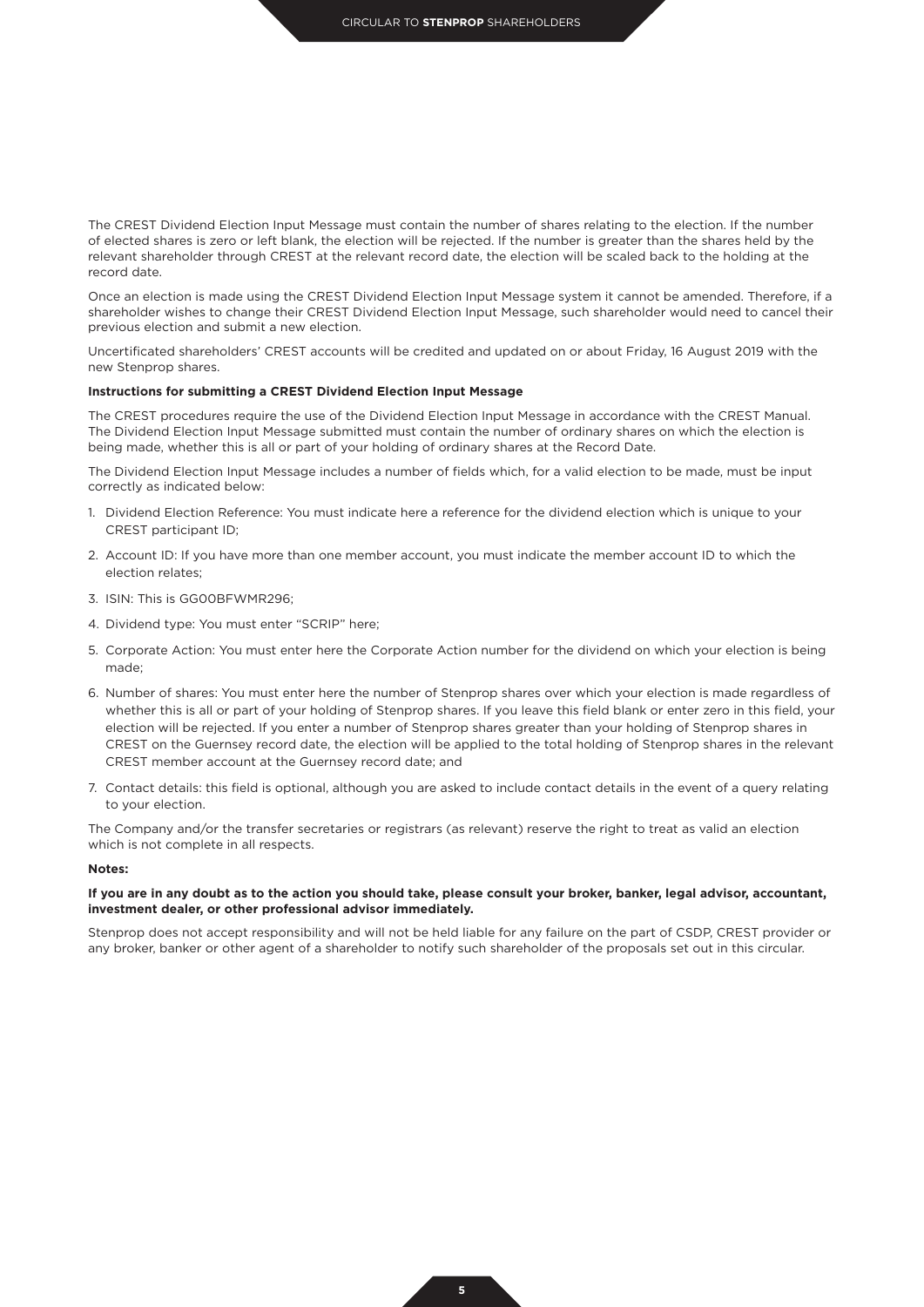## **Definitions and Interpretations**

In this circular and the election forms attached to it, unless the context indicates a contrary intention, the words in the first column shall have the meanings assigned to them in the second column; the singular includes the plural and vice versa; an expression which denotes one gender includes the other gender; a natural person includes a juristic person and vice versa and cognate expressions shall bear corresponding meanings.

| "Articles of Incorporation"                               | the memorandum and articles of incorporation of the Company, dated 23 March 2018;                                                                                                                                                                                                                                                                                                                                         |
|-----------------------------------------------------------|---------------------------------------------------------------------------------------------------------------------------------------------------------------------------------------------------------------------------------------------------------------------------------------------------------------------------------------------------------------------------------------------------------------------------|
| "BST"                                                     | <b>British Summer Time:</b>                                                                                                                                                                                                                                                                                                                                                                                               |
| "cash dividend"                                           | the cash dividend of 3.375 pence per share payable to shareholders out of the<br>Company's profits in accordance with their shareholding in the Company as at the<br>record date, unless receipt of the scrip dividend has been elected;                                                                                                                                                                                  |
| "certificated shareholder"                                | Stenprop shareholders holding certificated shares in the Company;                                                                                                                                                                                                                                                                                                                                                         |
| "certificated shares"                                     | shares in respect of which physical share certificates have been or will be issued;                                                                                                                                                                                                                                                                                                                                       |
| "circular" or "this circular"                             | this circular dated Tuesday, 9 July 2019, including the election form;                                                                                                                                                                                                                                                                                                                                                    |
| "common monetary area"                                    | collectively, South Africa, the Republic of Namibia and the Kingdoms of Lesotho and<br>Swaziland;                                                                                                                                                                                                                                                                                                                         |
| "Companies Law"                                           | the Companies (Guernsey) Law, 2008 (as amended);                                                                                                                                                                                                                                                                                                                                                                          |
| "CREST"                                                   | the computerised settlement system operated by Euroclear UK and Ireland Limited<br>which facilitates the transfer of shares in uncertificated form;                                                                                                                                                                                                                                                                       |
| "CREST Dividend Election Input<br>Message"                | the procedure for shareholders registered on the Guernsey share register to elect to<br>participate in the scrip dividend;                                                                                                                                                                                                                                                                                                |
| "CREST Manual"                                            | the manual issued by Euroclear concerning the CREST system and available on the<br>Euroclear website;                                                                                                                                                                                                                                                                                                                     |
| "CREST provider, broker or<br>custodian"                  | a person or company that enables shareholders to hold and transfer their securities<br>in uncertificated form or to hold and transfer their securities in uncertificated form on<br>their behalf:                                                                                                                                                                                                                         |
| "CSDP"                                                    | a Central Securities Depository Participant appointed by a shareholder for purposes of,<br>and in regard to, dematerialisation and to hold and administer securities or an interest<br>in securities on behalf of a shareholder in South Africa;                                                                                                                                                                          |
| "dematerialise" or<br>"dematerialisation"                 | the process whereby physical share certificates are replaced with electronic records<br>of ownership under CREST in respect of shares on the Guernsey share register or<br>the process whereby certificated shares are converted to an electronic form as<br>dematerialised shares under Strate and recorded in the sub-register of shareholders by<br>the CSDP or broker in the case of shares on the SA share register; |
| "dematerialised shareholder"                              | a Stenprop shareholder holding dematerialised shares;                                                                                                                                                                                                                                                                                                                                                                     |
| "dematerialised shares"                                   | Stenprop shares which have been dematerialised and deposited in CREST or<br>incorporated into the Strate system;                                                                                                                                                                                                                                                                                                          |
| "directors" or "the board of<br>directors" or "the board" | the board of directors of Stenprop;                                                                                                                                                                                                                                                                                                                                                                                       |
| "election form"                                           | the election forms enclosed with this circular to be completed by certificated<br>shareholders on the SA share register and certificated shareholders on the Guernsey<br>share register wishing to receive the scrip dividend;                                                                                                                                                                                            |
| "emigrant"                                                | an emigrant from South Africa whose address is outside of the common monetary<br>area;                                                                                                                                                                                                                                                                                                                                    |
| "Euroclear"                                               | Euroclear UK & Ireland Limited, a company incorporated under the laws of England<br>and Wales and the operator of CREST;                                                                                                                                                                                                                                                                                                  |
| "Exchange Control"                                        | the Financial Surveillance Department of the South African Reserve Bank;                                                                                                                                                                                                                                                                                                                                                  |
| "FCA"                                                     | the Financial Conduct Authority in the United Kingdom and/or any successor or<br>replacement body or bodies from time to time (including, for the avoidance of doubt,<br>the Prudential Regulation Authority);                                                                                                                                                                                                            |
| "Guernsey record date"                                    | the date on which a Stenprop shareholder on the Guernsey share register must<br>be recorded in the register in order to participate in the cash dividend or the scrip<br>dividend being the close of business on Friday, 26 July 2019;                                                                                                                                                                                    |
| "Guernsey registrars"                                     | Computershare Investor Services (Guernsey) Limited (registration number 50855),<br>a non-cellular company incorporated and registered in Guernsey and the Guernsey<br>registrars to the Company, further details of which are set out in the "Corporate"<br>Information" section;                                                                                                                                         |
| "Guernsey share register"                                 | the register of shareholders maintained on behalf of the Company by the Guernsey<br>registrars;                                                                                                                                                                                                                                                                                                                           |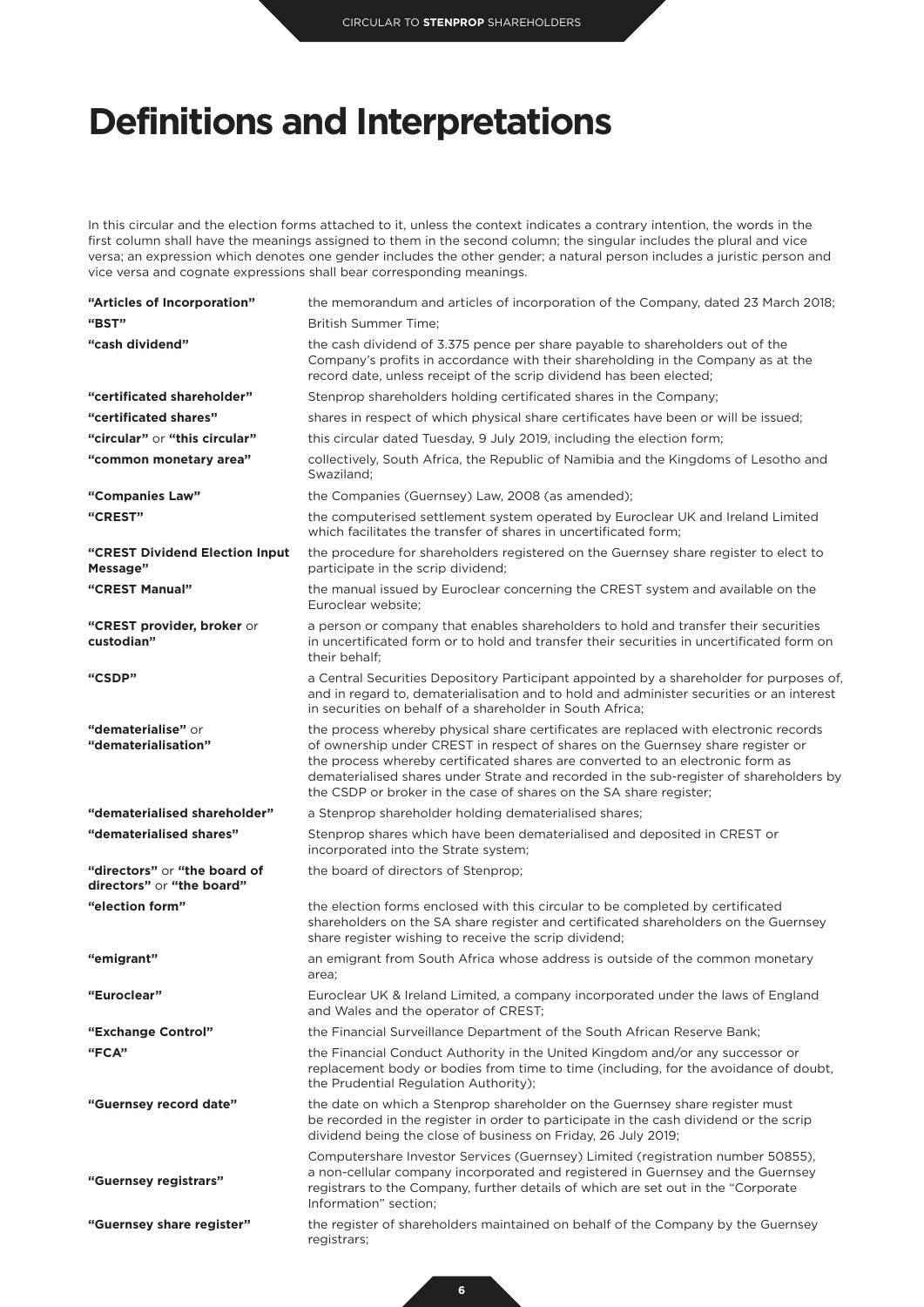| "Java Capital" or "JSE sponsor"<br>or "South African corporate<br>advisor" | collectively, Java Capital Proprietary Limited (Registration number 2012/089864/07),<br>the South African corporate advisor and Java Capital Trustees and Sponsors<br>(Proprietary) Limited (Registration number 2008/005780/07), the JSE sponsor, full<br>details of which are set out in the "Corporate Information" section;               |
|----------------------------------------------------------------------------|-----------------------------------------------------------------------------------------------------------------------------------------------------------------------------------------------------------------------------------------------------------------------------------------------------------------------------------------------|
| "JSE"                                                                      | Johannesburg Stock Exchange, being the exchange operated by the JSE Limited<br>(Registration number 2005/022939/06), a public company registered and<br>incorporated in accordance with the laws of South Africa and licensed as an exchange<br>under the Financial Markets Act of South Africa, 2012 (Act 19 of 2012), as amended;           |
| "JSE Listings Requirements"                                                | the Listings Requirements as published by the JSE, as amended from time to time;                                                                                                                                                                                                                                                              |
| "last practical date"                                                      | the last practical date prior to finalisation of this circular, being Thursday, 4 July 2019;                                                                                                                                                                                                                                                  |
| "London Stock Exchange or LSE" London Stock Exchange plc;                  |                                                                                                                                                                                                                                                                                                                                               |
| "new Stenprop shares" or "scrip<br>dividend shares"                        | new fully-paid ordinary Stenprop shares to be issued pursuant to the scrip dividend;                                                                                                                                                                                                                                                          |
| "non-resident"                                                             | a person not ordinarily resident in South Africa;                                                                                                                                                                                                                                                                                             |
| "pence"                                                                    | Great British pence;                                                                                                                                                                                                                                                                                                                          |
| "PID" or "Property Income<br>Distribution"                                 | a dividend payable which, in accordance with the UK legislation on UK-REITs, is<br>subject to deduction of UK withholding tax unless exemptions apply;                                                                                                                                                                                        |
| "Rand" or "R" or "ZAR"                                                     | the South African Rand, the lawful currency of South Africa;                                                                                                                                                                                                                                                                                  |
| "record date"                                                              | the SA record date and/or the Guernsey record date as the context may indicate;                                                                                                                                                                                                                                                               |
| "REIT"                                                                     | Real Estate Investment Trust;                                                                                                                                                                                                                                                                                                                 |
| "RNS"                                                                      | Regulatory News Service of the LSE;                                                                                                                                                                                                                                                                                                           |
| "SA Exchange Control<br><b>Regulations</b> "                               | the Exchange Control Regulations of South Africa issued under the Currency and<br>Exchanges Act, 1933 (Act 9 of 1933), as amended;                                                                                                                                                                                                            |
| "SA record date"                                                           | the date on which a Stenprop shareholder on the SA share register must be recorded<br>in the register in order to participate in the cash dividend or the scrip dividend being<br>the close of business on Friday, 26 July 2019;                                                                                                              |
| "SA share register"                                                        | the register of shareholders maintained on behalf of the Company in South Africa by<br>Computershare Investor Services;                                                                                                                                                                                                                       |
| "SA transfer secretaries" or<br>"Computershare Investor<br>Services"       | Computershare Investor Services Proprietary Limited (Registration number<br>2004/003647/07), a private company incorporated and registered in South Africa and<br>the SA transfer secretaries to the Company, further details of which are set out in the<br>"Corporate Information" section;                                                 |
| "SAST"                                                                     | South African Standard Time;                                                                                                                                                                                                                                                                                                                  |
| "scrip dividend"                                                           | the issue of new Stenprop shares to Stenprop shareholders who have elected to<br>receive the scrip dividend as determined in accordance with paragraph 3.1.2 below;                                                                                                                                                                           |
| "scrip dividend reference price"                                           | the average closing price of Stenprop shares traded on the LSE over a period of five<br>days (less the amount of the cash dividend), to be announced on or before Tuesday,<br>16 July 2019. For Stenprop shares on the SA share register, the scrip dividend reference<br>price will be converted to Rand at the Sterling exchange rate;      |
| "SENS"                                                                     | the Stock Exchange News Service, being the news service operated by the JSE;                                                                                                                                                                                                                                                                  |
| "South Africa" or "SA"                                                     | the Republic of South Africa;                                                                                                                                                                                                                                                                                                                 |
| "Stenprop" or "the Company"                                                | Stenprop Limited (Registration number 64865), a company registered and<br>incorporated in accordance with the laws of Guernsey;                                                                                                                                                                                                               |
| "Stenprop shareholders" or<br>"shareholders"                               | holders of Stenprop shares;                                                                                                                                                                                                                                                                                                                   |
| "Stenprop shares" or "shares"                                              | ordinary shares with a par value of EUR0.000001258 in the share capital of the<br>Company;                                                                                                                                                                                                                                                    |
| "Sterling" or "£"                                                          | Great British Pound, the lawful currency of the United Kingdom;                                                                                                                                                                                                                                                                               |
| "Sterling exchange rate"                                                   | the Sterling to Rand conversion rate to be determined on or before Monday, 15 July<br>2019 and announced on Tuesday, 16 July 2019;                                                                                                                                                                                                            |
| "Strate"                                                                   | Strate Proprietary Limited (Registration number 1998/022242/07), a private company<br>registered and incorporated in terms of the laws of South Africa, which is licensed to<br>operate, in terms of the Financial Markets Act (Act 19 of 2012), as amended, and which<br>is responsible for the electronic settlement system of the JSE; and |
| "transfer secretaries and/or<br>registrars"                                | collectively, the SA transfer secretaries and the Guernsey registrars.                                                                                                                                                                                                                                                                        |

**7**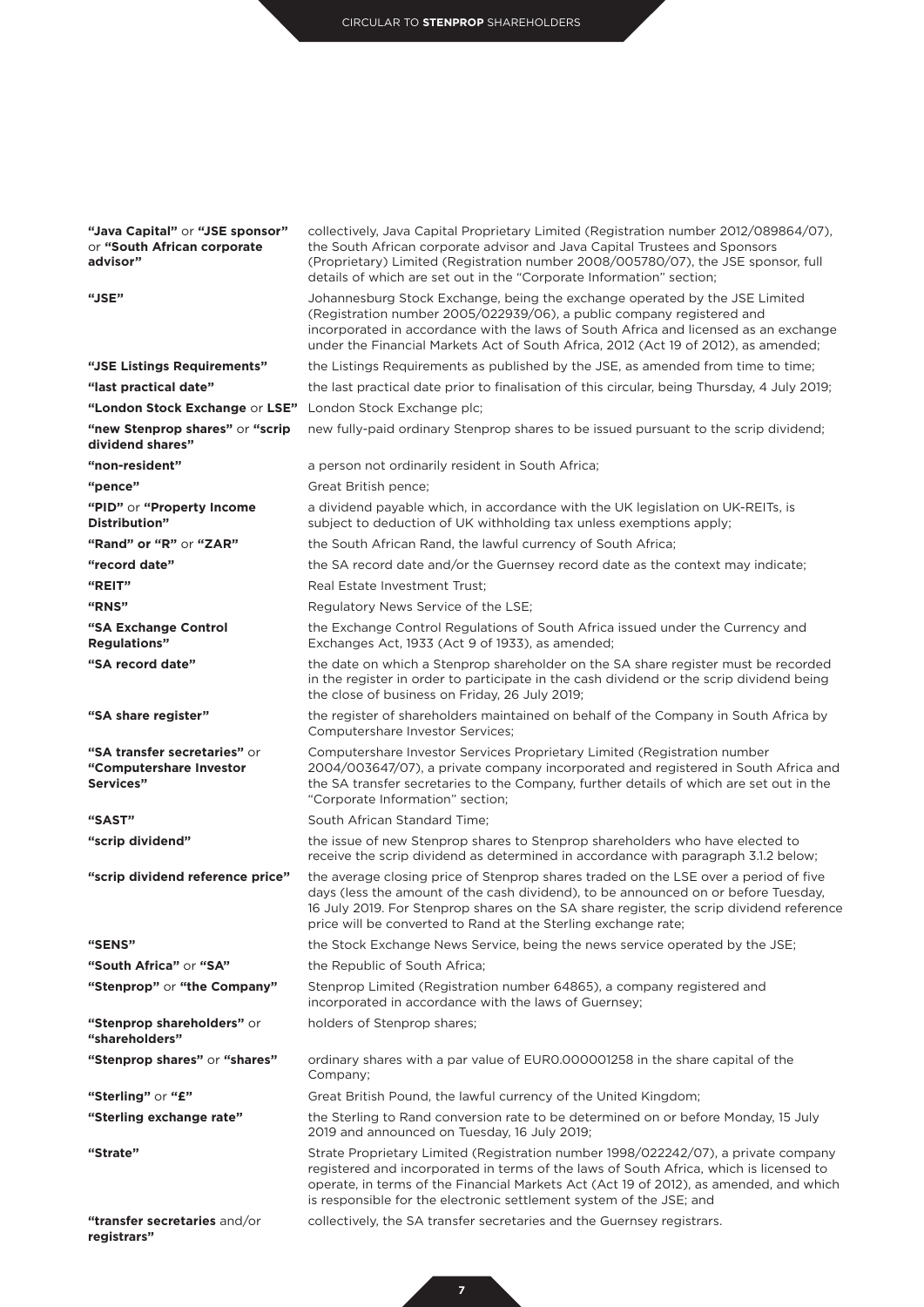

## **STENPROP LIMITED**

(Incorporated in Guernsey) (Registration number 64865) LSE ticker: STP JSE share code: STP ISIN: GG00BFWMR296

#### **1. INTRODUCTION**

On Thursday, 6 June 2019, it was announced that the board had approved and declared a final dividend of 3.375 pence per share in respect of the 6 months ended 31 March 2019.The board intends to offer shareholders a cash dividend or an election to receive a scrip dividend by way of an issue of new Stenprop shares (of the same class as existing shares) credited as fully paid up.

A cash dividend will be paid to shareholders out of the Company's profits unless shareholders elect to receive a scrip dividend in respect of all or a part of their Stenprop shareholding by way of an issue of new Stenprop shares credited as fully paid up.

Shareholders of Stenprop on the record date who elect to receive the scrip dividend instead of the cash dividend must ensure that their election forms are received by the relevant transfer secretaries or registrars in accordance with the salient dates and times mentioned in this circular.

#### **2. CASH DIVIDEND**

#### 2.1. **Shareholders on the SA share register**

- 2.1.1. Shareholders who hold shares on the SA share register and who do not elect to receive the scrip dividend will receive the cash dividend in Rand.
- 2.1.2. Shareholders who hold shares on the SA share register not electing to receive the scrip dividend will, without any action on their part, be deemed to have elected to receive the cash dividend.

### 2.2. **Shareholders on the Guernsey share register**

- 2.2.1. Shareholders who hold Stenprop shares on the Guernsey share register and who do not elect to receive the scrip dividend will receive the cash dividend in Sterling.
- 2.2.2. Shareholders who hold Stenprop shares on the Guernsey share register not electing to receive the scrip dividend will, without any action on their part, be deemed to have elected to receive the cash dividend in Sterling.

#### 2.3. **Maximum value of cash dividends**

If no shareholders were to elect to receive the scrip dividend, the value of the cash dividends will amount to £9,544,478. However, as noted in section 6.3 below, any part of the cash dividend that represents a PID may be paid by the Company subject to withholding tax at source.

#### **3.SCRIP DIVIDEND**

#### 3.1. **Terms of the scrip dividend and calculation of the scrip dividend**

- 3.1.1. The scrip dividend will take place in accordance with Article 39 of the Articles of Incorporation, the JSE Listings Requirements and the Companies Law. The scrip dividend is conditional on the directors remaining content that: (i) the requirements of section 304 of the Companies Law regarding the payment of the scrip dividend continue to be satisfied; and (ii) the requirements set out in section 295 of the Companies Law are satisfied.
- 3.1.2. Should a shareholder validly elect to receive the scrip dividend for all or part of his Stenprop shareholding, such shareholder will become entitled to a number of new Stenprop shares which value will be as near as possible to the cash dividend such shareholder would have otherwise received in respect of the elected shares. A shareholder's entitlement to new Stenprop shares will be calculated by multiplying the number of elected shares held by that shareholder at the record date by the dividend of 3.375 pence per share (converted to Rand at the Sterling exchange rate for Stenprop shares on the SA share register) and dividing it by the scrip dividend reference price. Where the scrip dividend represents a PID and UK withholding tax has to be accounted for, the calculation will be by reference to the net amount of the dividend per share, i.e. 3.375 pence less the current applicable withholding tax rate of 20 per cent.
- 3.1.3. The election may be made by shareholders, including nominee shareholders in respect of all or part of their shareholdings held at the close of business on the record date only.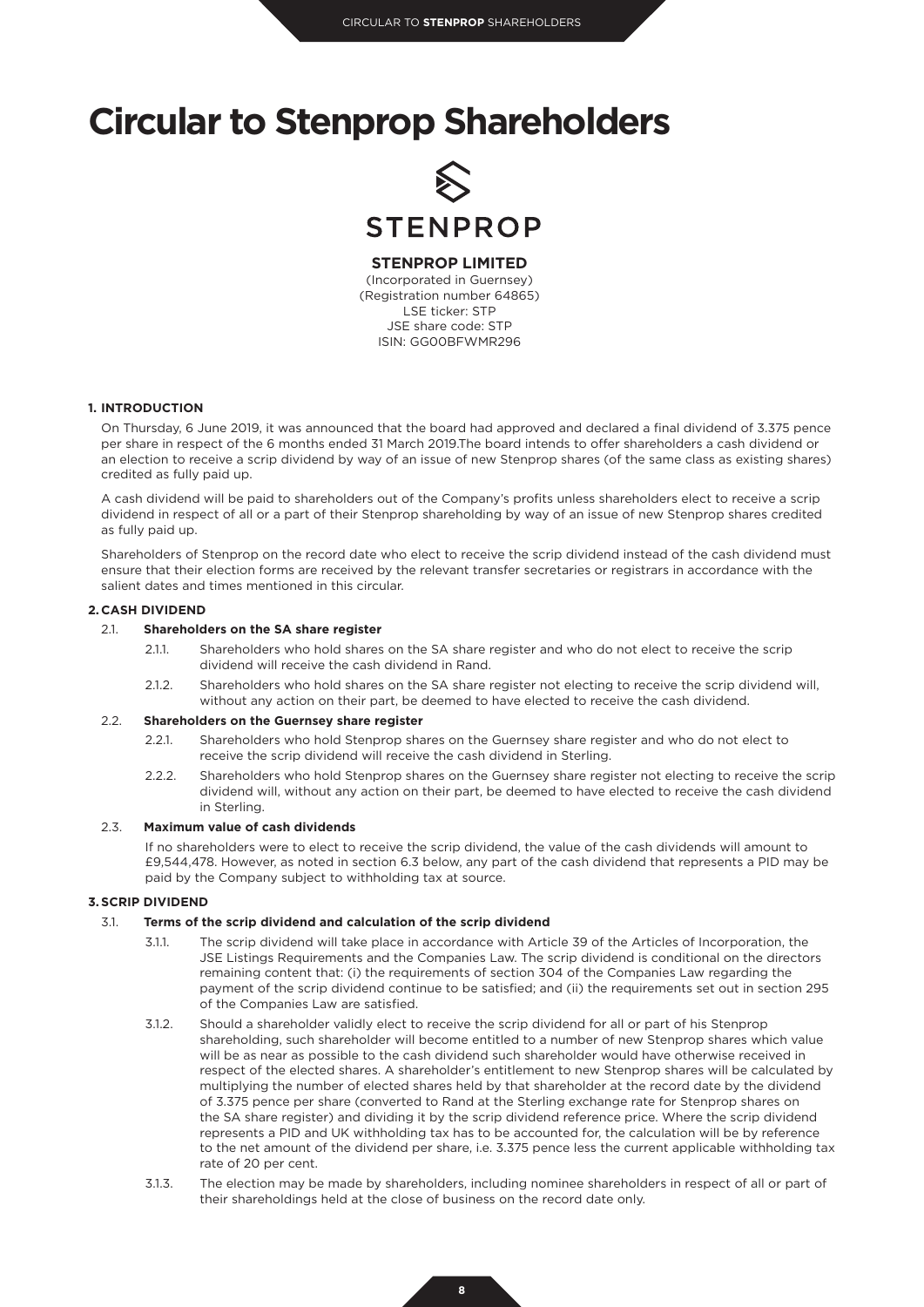#### 3.2. **Fractions**

The allocation of new Stenprop shares will be such that shareholders who elect to receive the scrip dividend will not be allocated a fraction of a new Stenprop share. Any entitlement to receive a fraction of a new Stenprop share will be rounded down to the nearest whole number, with a cash payment ("cash payment") made to the relevant shareholder in respect of the fraction. The cash payment due to shareholders will be determined with reference to the scrip dividend reference price, which amount will be announced on Tuesday, 16 July 2019 before 11:00 (SAST)/10:00 (BST).

#### 3.3. **Maximum number of new Stenprop shares to be issued in case all shareholders elect to receive the scrip dividend**

Should all shareholders elect to receive the scrip dividend, the maximum total number of new Stenprop shares to be issued by Stenprop will be calculated as £9,544,478 divided by the scrip dividend reference price. However, where shareholders elect to receive a scrip dividend in place of their entitlement to a PID cash dividend, as noted in section 6.3 below, the number of new Stenprop shares to be issued by the Company may be reduced on account of withholding tax at source.

#### **4.RATIONALE FOR THE SCRIP DIVIDEND**

The rationale for the scrip dividend is to afford shareholders the opportunity to increase their shareholding in Stenprop.

#### **5.SHARE CAPITAL**

The share capital of the Company as at the last practical date is as follows:

|                                                                        | <b>EUR</b> |
|------------------------------------------------------------------------|------------|
| <b>Share capital</b>                                                   |            |
| Authorised                                                             |            |
| 1,000,000,000 ordinary shares with a par value of EUR 0.000001258 each | 1.258      |
| Issued share capital                                                   |            |
| 298,775,175 ordinary shares with a par value of EUR 0.000001258 each   | 376        |

#### **6.TAX IMPLICATIONS**

#### **Introduction**

Stenprop converted to a UK REIT on 1 May 2018. The Company may distribute dividends to shareholders either in the form of a PID or as an ordinary dividend ("**non-PID**"). Both the cash dividend and new Stenprop shares received in lieu of a cash dividend under the scrip dividend may be paid as PID, a non-PID or a mixture of the two. The company will indicate whether the dividend will be paid as a PID, a non-PID or a mixture of the two along with the scrip reference price in a separate announcement to this circular on Tuesday, 16 July 2019.

#### 6.1. **SA resident shareholders**

The statements in this section relate only to certain limited aspects of the South African taxation treatment of distributions paid by the Company in the form of cash and/or new Stenprop shares. Shareholders should note that the summary is a general guide to the material effects of the South African tax regime currently in place and is not exhaustive. Although this summary is believed to be correct at the time of preparation of this circular, the decision whether to participate in the scrip dividend, is the sole responsibility of each Stenprop shareholder. Stenprop shareholders are advised to consult their professional advisors regarding the tax consequences of the cash dividend and the scrip dividend or if they are in any doubt as to the appropriate action to take. This section does not constitute advice and applies only to South African tax resident shareholders who are the beneficial owners of the shares and relevant distributions and apply only in relation to shares that are listed on the JSE.

The receipt of the cash dividend or an election to receive the scrip dividend may have tax implications for shareholders.

#### *Cash dividend*

The taxation of a cash dividend for South African tax purposes will depend on whether the cash dividend is a "foreign dividend" as defined in section 1 of the Income Tax Act, No. 58 of 1962 ("I**ncome Tax Act**"), which will, broadly speaking, be the case if the dividend is regarded as a "dividend or similar payment" in terms of the income tax laws of the UK on companies. On the basis that both the PID and non-PID cash dividends constitute a "dividend or similar payment" in terms of the UK law on the taxation of company income in respect of the Company, the PID and non-PID cash dividends are "foreign dividends" as defined in section 1 of the Income Tax Act.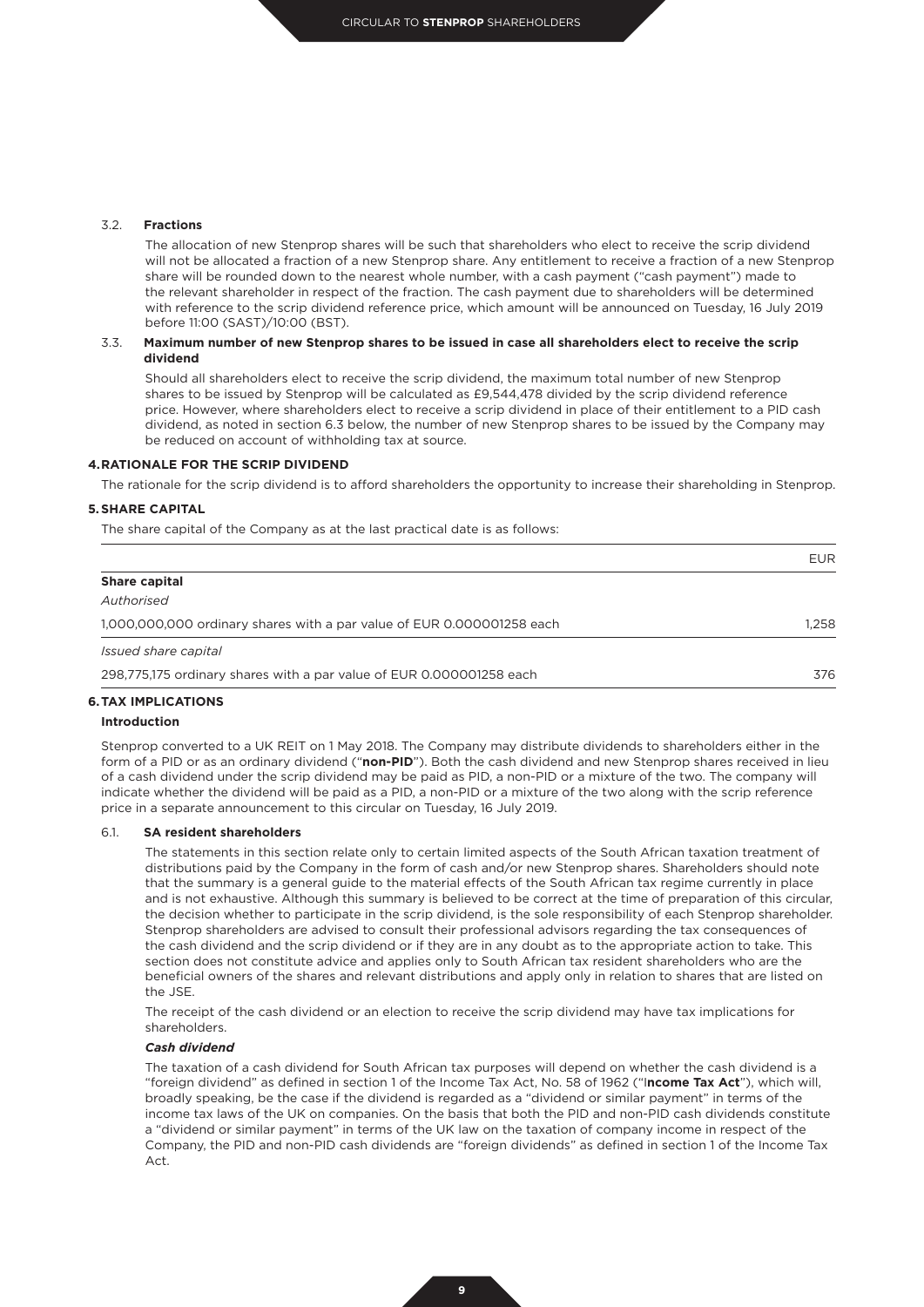Continued

#### *South African dividend withholding tax*

For those South African resident shareholders receiving the cash dividend, such amount may be subject to South African dividends withholding tax at a rate of 20 per cent as South African dividends withholding tax applies to foreign dividends paid by a foreign company in respect of shares that are listed on the JSE, unless an exemption as set out in the Income Tax Act applies and provided the necessary declarations and undertakings are provided to the broker or central securities depository participant as contemplated in section 64H(2) of the Income Tax Act.

In this regard, South African resident shareholders who are companies or other tax-exempt shareholders (e.g. a pension fund or public benefit organisation) should qualify for an exemption from South African dividend withholding tax, subject to the necessary declaration and undertaking being provided in order to ensure that no dividend withholding tax is withheld.

In respect of the non-PID cash dividend, South African resident shareholders who are individuals do not qualify for an exemption from South African dividend withholding tax and are therefore subject to withholding tax at a rate of 20 per cent. In respect of the PID cash dividend which attracts UK withholding tax, in terms of section 64N of the Income Tax Act, a rebate of the UK withholding tax must be deducted from the dividend withholding tax payable in South Africa. However, the rebate is limited to the UK withholding tax which may not be recovered from the UK. In terms of the agreement for the avoidance of double taxation between South Africa and the UK, the 20 per cent UK withholding tax in respect of the PID cash dividend may be reduced to 15 per cent, and South African residents may accordingly claim 5 per cent back from the UK revenue authorities. Accordingly, a rebate of 15 per cent UK withholding tax may be deducted in respect of the South African dividends tax payable by South African resident shareholders, resulting in a balance of 5 per cent South African dividends tax being payable. South African resident shareholders should be in contact with their brokers or CSDP in order to ensure that the reduced amount of dividends tax is withheld.

#### *South African income tax*

The receipt or accrual by South African resident shareholders (whether a company, individual or tax-exempt person) of the PID and non-PID cash dividend should be exempt from South African income tax on the basis that it constitutes a foreign dividend received by or accrued to that shareholder in respect of a share listed on the JSE that does not consist of a distribution in specie.

#### *Scrip dividend*

#### *South African dividend withholding tax*

The receipt of new Stenprop shares by South African resident shareholders should not be classified as a dividend or a foreign dividend for South African tax purposes and, accordingly, South African dividends withholding tax should not be levied on the new Stenprop shares.

#### *UK withholding tax*

In terms of the agreement for the avoidance of double taxation between South Africa and the UK, the 20 per cent UK withholding tax in relation to PIDs paid by the Company in the form of new Stenprop shares may be reduced to 15 per cent, and accordingly qualifying South African residents may claim 5 per cent back as a cash payment from the UK revenue authorities.

#### *South African income tax*

The receipt of new Stenprop shares by South African resident shareholders should not be classified as a dividend or a foreign dividend for South African tax purposes. Scrip dividends are generally treated as not being included in the gross income of South African resident shareholders. However, the legislation in this regard is complex and its implementation is uncertain. Accordingly, shareholders should seek independent professional tax advice.

The expenditure actually incurred by the South African resident shareholders in respect of the acquisition of the new Stenprop shares will be deemed to be nil in terms of the provisions of section 40C of the Income Tax Act.

#### 6.2. **UK resident shareholders**

The statements made in this section relate only to certain limited aspects of the UK taxation treatment of distributions paid by the Company in the form of cash and/or new Stenprop shares to Shareholders holding their shares as an investment. Shareholders should note that the summary is a general guide to the material effects of the UK tax regime currently in force and current HM Revenue & Customs published practice and is not exhaustive. Although this summary is believed to be correct at the time of preparation of this circular, the decision whether to participate in the scrip dividend is the sole responsibility of each Stenprop shareholder. Stenprop shareholders are advised to consult their professional advisors regarding the tax consequences of the cash dividend and the scrip dividend or should they be in any doubt as to the appropriate action to take.

#### **UK taxation of PIDs**

The statements made in this paragraph in relation to PIDs paid by the Company in the form of new Stenprop shares relate only to certain limited aspects of the UK taxation treatment of such PIDs.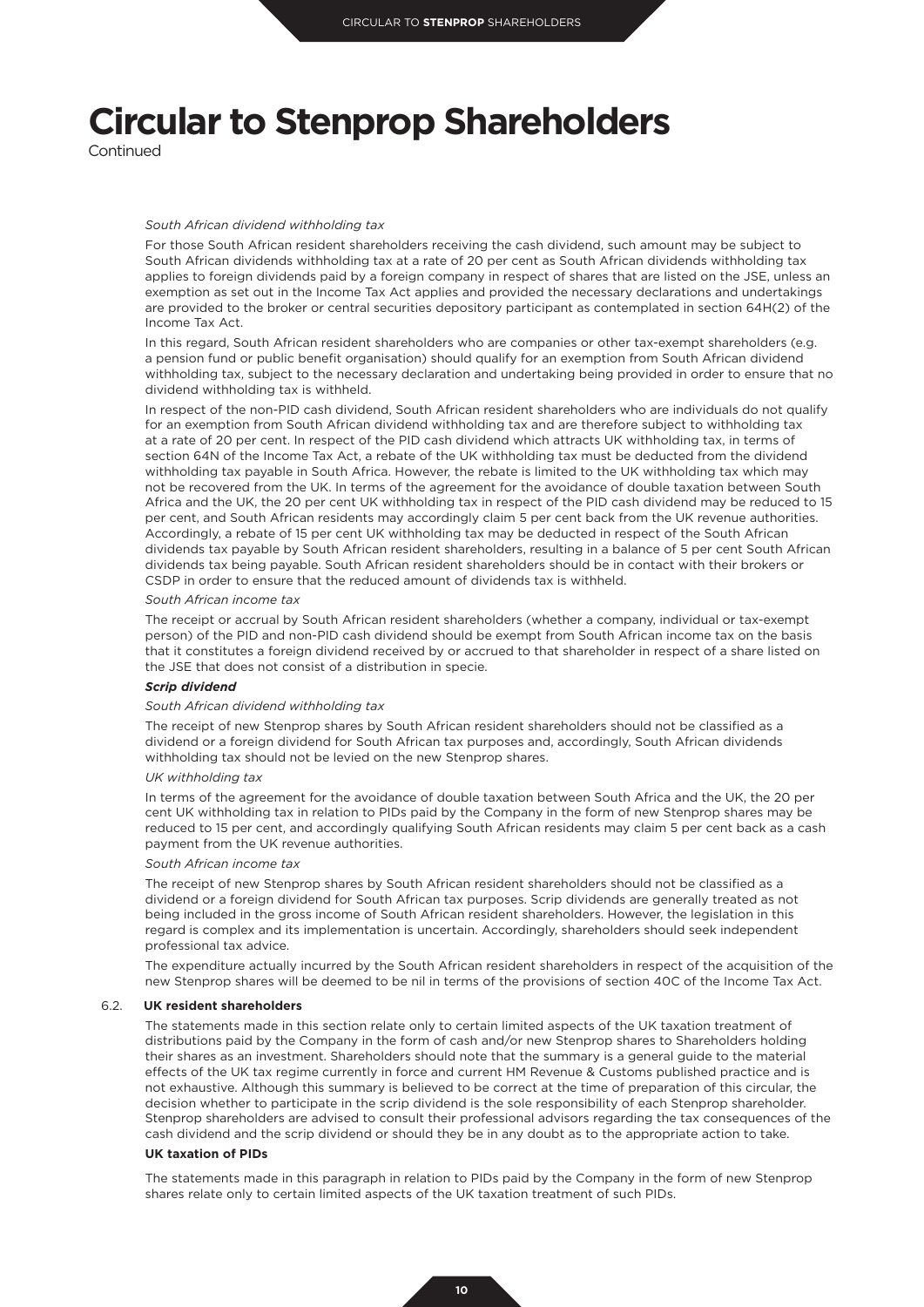#### *Amount received*

Where withholding tax does not apply, shareholders who receive a PID in the form of new Stenprop shares pursuant to a scrip dividend election will be regarded as having received a PID equal to the cash amount of the dividend foregone by the shareholder in electing to receive the dividend in the form of shares. However, if the market value of the new Stenprop shares on the date of first dealing in these shares differs from this cash amount by more than 15 per cent of the cash amount, then the amount of the PID regarded as received by the shareholder will be taken to be the market value of the Stenprop shares on the date of first dealing in those shares.

Where withholding tax applies to a particular shareholder, a reduced number of new Stenprop shares will be issued to reflect this withholding tax, and the cash equivalent will fall to be determined by grossing up the value of that reduced number of new Stenprop shares at the scrip dividend reference price by reference to the withholding tax rate, currently 20 per cent. However, if the market value of the Stenprop shares on the date of first dealing in these shares differs from the scrip dividend reference price by more than 15% of the scrip dividend reference price, then the amount of the PID regarded as received by the individual will be calculated by reference to the market value of the Stenprop shares on the date of first dealing in those shares rather than the scrip dividend reference price.

#### *Individuals*

UK resident shareholders are taxed on PIDs as property letting income separate from any other property letting business. The gross amount of the PID is subject to tax with a credit for withholding tax deducted from the payment (see further below). HMRC tax returns contain a separate box and explanatory notes to enable individual tax payers to declare amounts received in the form of PIDs.

Subject to limited exceptions, Stenprop is required to withhold tax at source from its PIDs at the UK basic rate of income tax, currently 20 per cent. Because of the withholding tax, a UK resident individual taxable at the Scottish starter rate of 19 per cent or the UK basic rate of 20 per cent will have no further tax to pay. By contrast, a UK resident individual not taxable at the Scottish rates, taxable at the UK higher rate of 40 per cent (or the additional rate of 45 per cent) will have a further 20 per cent (25 per cent if an additional rate tax payer) to pay. A UK resident individual taxable Scottish rates, taxable at the Scottish intermediate rate of 21 per cent (or the higher rate of 41 per cent or the top rate of 46 per cent) will have a further 1 per cent (or 21 per cent if a higher rate tax payer or 26 per cent if a top rate tax payer) to pay. An individual, who does not pay tax perhaps because of personal allowances, or who pays Scottish starter rate tax at 19 per cent may reclaim any excess tax withheld in their tax return.

A shareholder who is an individual resident (for tax purposes) in the UK and who receives new Stenprop shares in PID form pursuant to a scrip dividend election will be treated as having acquired those new Stenprop shares for an amount equal to the cash equivalent for capital gains tax purposes.

#### *Corporate shareholders (other than pension funds and charities)*

Subject to certain exceptions, a PID will generally be treated in the hands of shareholders who are within the charge to corporation tax as profit of a UK property business (as defined in Part 4 of the Corporation Tax Act 2009). A PID is, together with any PIDs from any other UK-REIT, treated as a separate UK property business from any other UK property business (a "different UK property business") carried on by the relevant shareholder. This means that any surplus expenses from a shareholder's different UK property business cannot be off-set against a PID as part of a single calculation of the shareholder's UK property business profits.

The rate of UK corporation tax on such profits is currently 19 per cent.

#### *Registered pension schemes and charities*

A registered pension scheme, or charity, resident (for tax purposes) in the UK should generally have no liability to UK tax in respect of a PID.

## **UK taxation of non-PIDs**

#### *Individuals – cash dividend*

Individuals who are resident in the UK (for tax purposes) have a £2,000 dividend tax allowance (the "**Allowance**"). Dividend income received in excess of the Allowance will be taxed at 7.5 per cent for basic rate tax payers, 32.5 per cent for higher rate tax payers and 38.1 per cent for "additional" rate tax payers. In determining the relevant tax band for non-PID dividends, the total non-PID dividends for the tax year (including the part within the Allowance) will be treated as the highest part of the individual's total income for income tax purposes.

#### *Individuals – scrip dividend*

An individual resident in the UK receiving a non-PID dividend in the form of Stenprop shares will be treated as receiving a non-PID of an amount equal to the cash amount of the dividend foregone by the individual in electing to receive the dividend in the form of shares for income tax purposes. However, if the market value of the Stenprop shares on the date of first dealing in these shares differs from this cash amount by more than 15 per cent of the cash amount, then the amount of the non-PID regarded as received by the individual will be taken to be the market value of the Stenprop shares. The consequences of the individual being taken to receive a non-PID are set out in "Individuals – cash dividend" above.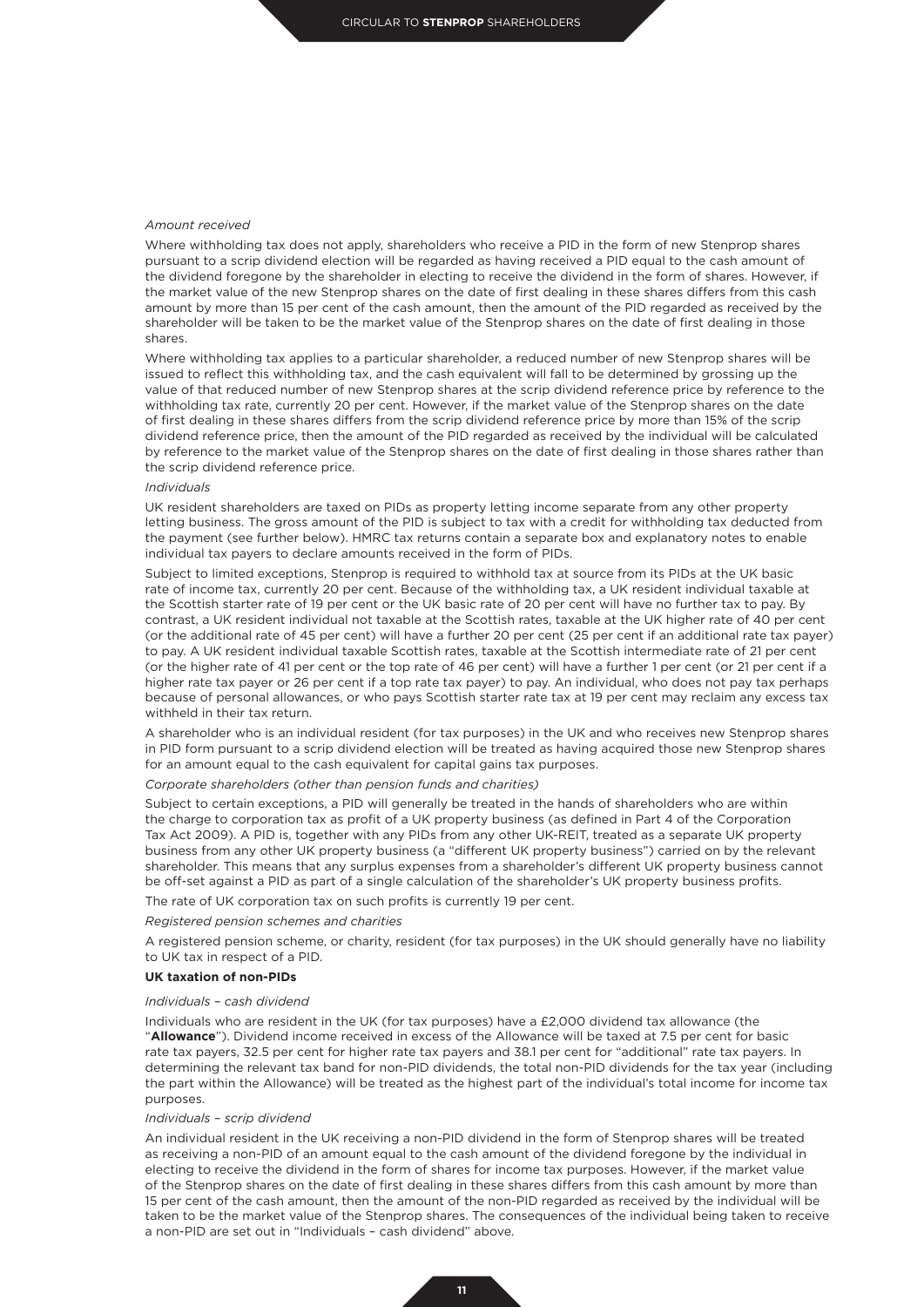Continued

For capital gains tax purposes, such an individual will be treated as receiving new Stenprop shares for an amount equal to this cash equivalent.

#### *Corporate shareholders (other than pension funds and charities) – cash dividend*

A company which is resident (for tax purposes) in the UK which receives a cash non-PID dividend will be treated as receiving a distribution in an amount equal to the cash non-PID dividend. There are a number of exemptions available to companies in relation to the receipt of such distributions and, in the usual case, one of these exemptions would generally apply. However, companies considering electing to receive a cash non-PID dividend are advised to confirm their position with their own advisers.

#### *Corporate shareholders (other than pension funds and charities) – scrip dividend*

To the extent that a company which is resident (for tax purposes) in the UK receives new Stenprop shares in place of the right to receive a cash non-PID dividend pursuant to the scrip dividend election, the issue of the new Stenprop shares should be treated as not giving rise to any distribution for the purposes of corporation tax on income.

For the purposes of corporation tax on chargeable gains, such an issue should be treated as bonus issue for which there is no acquisition cost. Consequently, the calculation of any chargeable gain or allowable loss on a future disposal of, or of part of, that company's enlarged holding should fall to be made by reference to the base cost of the original holding only. Corporate shareholders should therefore note that there will be no addition to the base cost of the increased shareholding and, in particular, no addition to the base cost representing the cash equivalent.

*Registered pension schemes and charities*

Generally, a registered pension scheme, or charity, resident (for tax purposes) in the UK which receives a non-PID will not be subject to tax on receipt of the non-PID nor will it be entitled to a tax credit in respect of such dividend, whether in the form of cash or new Stenprop shares. Accordingly, no payment in respect of such a tax credit can be claimed from HMRC. Registered pension schemes, or charities, resident (for tax purposes) in the UK should not generally be subject to UK taxation on any chargeable gain arising on a subsequent disposal of any new Stenprop shares.

#### 6.3. **UK withholding tax**

#### *Withholding tax on PIDs*

Subject to the exceptions discussed below or the possible application of a tax treaty, the Company will generally be required to withhold tax at source at the basic rate (currently 20 per cent) from its PIDs. This is the case whether PIDs are paid in cash or in the form of new Stenprop shares pursuant to the scrip dividend. Where shareholders elect to receive the scrip dividend in lieu of PID cash dividends, those shareholders that are unable to receive PIDs gross will received new Stenprop shares equal to 80 per cent of the cash equivalent of the PID. The cash equivalent of the remaining 20 per cent will be treated as tax withheld at source.

*Exceptions to requirement to withhold tax on PIDs*

Under the UK-REIT rules, certain categories of shareholders are entitled to receive PIDs without withholding tax. Shareholders qualifying for gross payment are principally UK resident companies, UK public bodies, UK charities, UK pension funds and Managers of ISAs, PEPs and Child Trust Funds.

UK shareholders who qualify for gross payment are required to complete the relevant exemption declaration form, which form is available on Stenprop's website and can also be obtained by contacting the Guernsey registrars or the company secretary.

#### *Withholding tax on non-PIDs*

Under current UK tax law, the Company will not be required to withhold tax at source from non-PIDs. This is the case whether the non-PID is paid in the form of new Stenprop shares or in cash.

#### 6.4. **UK Stamp duty and stamp duty reserve tax**

No stamp duty or stamp duty reserve tax is payable in respect of a cash dividend. No stamp duty or stamp duty reserve tax will generally be payable on the issue of new Stenprop shares pursuant to the scrip dividend.

#### 6.5. **Shareholders residing outside of South Africa or the United Kingdom**

The receipt of the cash dividend or electing to receive the scrip dividend may have tax implications for shareholders who are resident in countries other than South Africa or the United Kingdom and such shareholders are advised to obtain appropriate advice from their professional advisors in this regard.

#### **7. LISTING OF NEW STENPROP SHARES**

Application will be made to the JSE and the LSE to list the new Stenprop shares issued in terms of the scrip dividend, with effect from the commencement of trading on Friday, 16 August 2019. This document does not constitute a prospectus as the exemptions in Rule 1.2.2R(4) and Rule 1.2.3R(5) of the FCA Prospectus Rules from the requirement to produce a prospectus apply.

#### **8.SOUTH AFRICAN LAW AND GUERNSEY LAW**

All transactions arising from the provisions of this circular and the election form shall be governed by and be subject to the laws of Guernsey.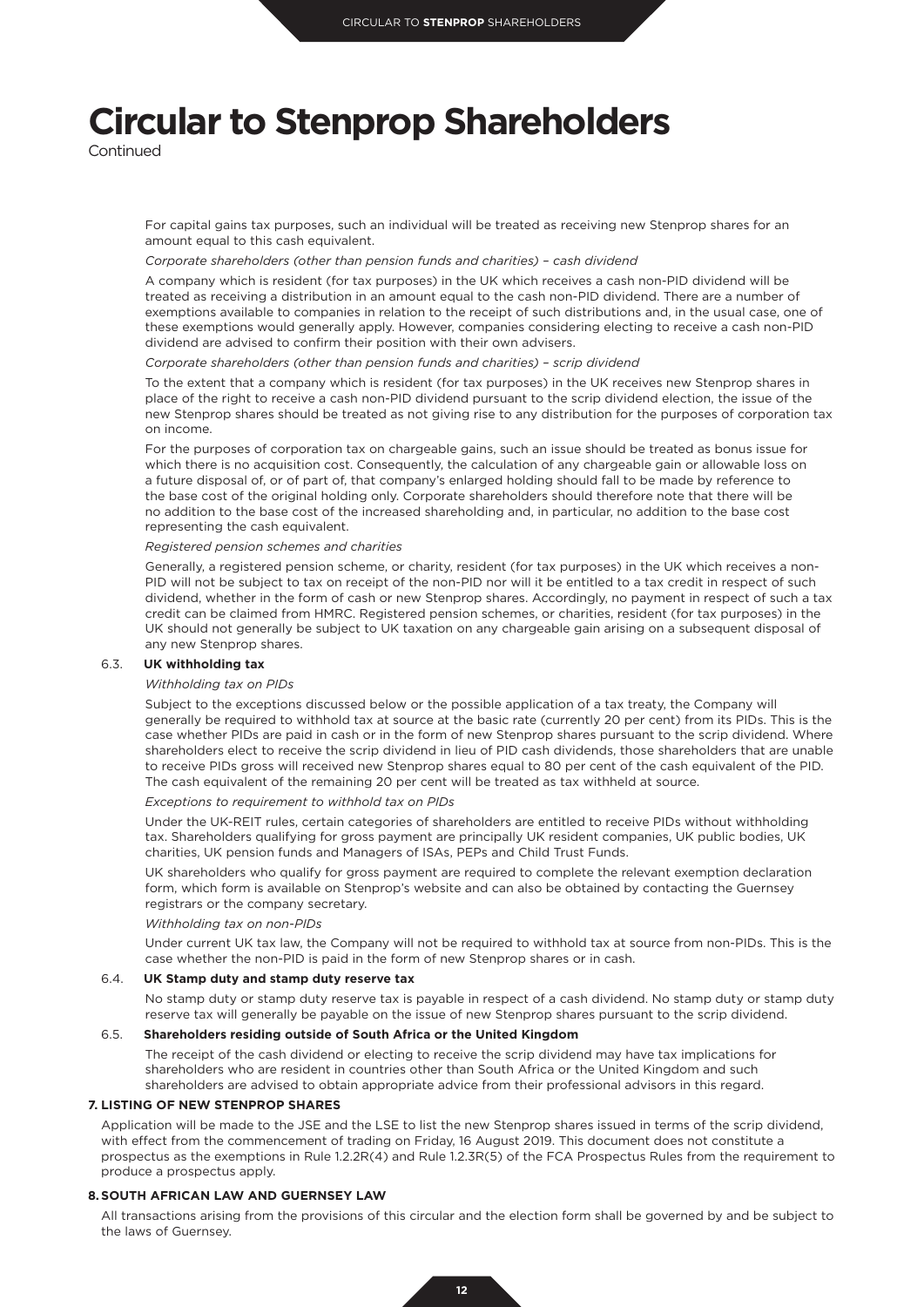#### **9.EXCHANGE CONTROL REGULATIONS (FOR SHAREHOLDERS ON THE SA SHARE REGISTER)**

The following is intended only as a guide and is therefore not a comprehensive statement of the SA Exchange Control Regulations applicable to shareholders on the SA share register.

Stenprop shareholders who are in any doubt as to the appropriate course of action to take should consult their professional advisors.

Any new Stenprop shares issued in terms of the scrip dividend are not freely transferable from South Africa and must be dealt within the terms of the SA Exchange Control Regulations.

Shareholders who hold shares on the SA share register can only receive new Stenprop shares on that register.

#### 9.1. **Shareholders who elect to receive:**

9.1.1. *The cash dividend*

#### **Non-residents and emigrants**

As the cash dividend will be paid out of the Company's profits, such dividends are freely transferable from South Africa.

The election of the cash dividend by emigrants must be made through an authorised dealer in foreign exchange controlling the shareholder's emigrant blocked assets.

#### 9.1.2. *New Stenprop shares*

### 9.1.2.1. **In the case of certificated shareholders:**

## 9.1.2.1.1. *Non-residents*

Share certificates will be issued with a "non-resident" endorsement and will be sent to the registered address of the shareholder concerned or in accordance with the instructions given to the SA transfer secretaries.

#### 9.1.2.1.2. *Emigrants*

Any new share certificates based on emigrants' shares controlled in terms of the SA Exchange Control Regulations will be forwarded to the authorised dealer in foreign exchange controlling their blocked assets. The election by emigrants for the above purpose must be made through the authorised dealer in foreign exchange controlling their blocked assets. Such share certificates will be endorsed "nonresident".

#### 9.1.2.2. **In the case of dematerialised shareholders:**

All aspects relating to the SA Exchange Control Regulations will be managed by their CSDP or broker, as follows:

#### 9.1.2.2.1. *Non-residents*

Ordinary shares issued will be credited to their CSDP or broker accounts and a "nonresident" annotation will appear in the CSDP or broker register.

Dividend payments will be credited directly to the bank accounts nominated for them by their CSDP or broker.

#### 9.1.2.2.2. *Emigrants*

New Stenprop shares issued, based on ordinary shares controlled in terms of the SA Exchange Control Regulations, will be credited to the emigrant blocked share accounts at the CSDP or broker controlling their blocked assets and a "non-resident" annotation will appear in the CSDP or broker register.

Signed by Paul Arenson on his own behalf and on behalf of all of the other directors of the Company on Friday, 5 July 2019, he being duly authorised in terms of a written resolution signed by each director on Thursday, 4 July 2019.

5 July 2019